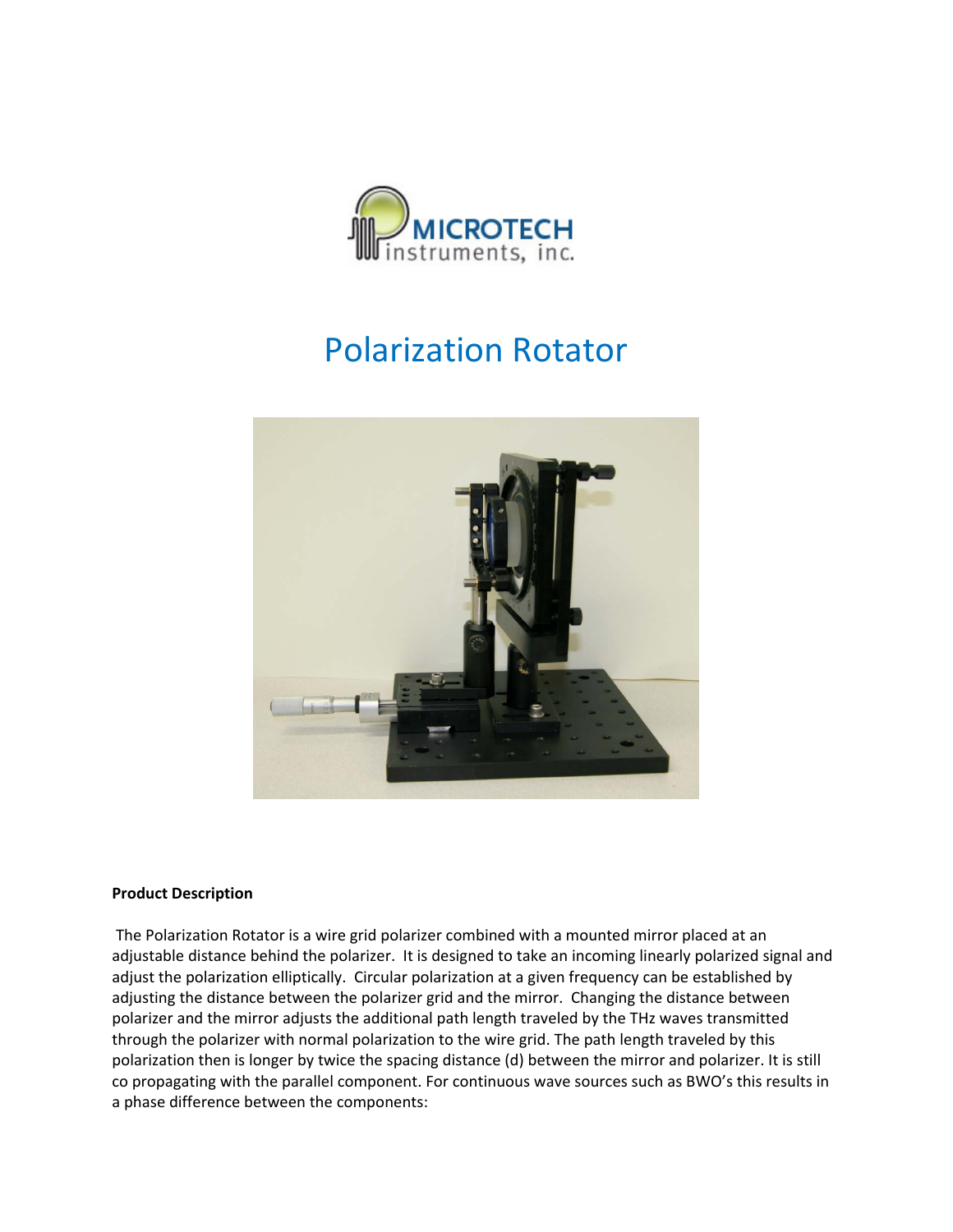## Δφ**=2**π **fractionalpart(2d/**λ**)**

## **Data**

Two simple experiments were done demonstrating the effectiveness of this simple approach. The simpler experiment was to place a polarizer in the polarization rotated beam and detect the signal through this second polarizer at various angles of polarizer rotation, at a constant frequency, and using changes in the mirror‐polarizer separating distance (d). Below the illustration data taken at 125 GHz  $(240 \mu m)$  is shown.



Plus 30μm – Linearly Polarized

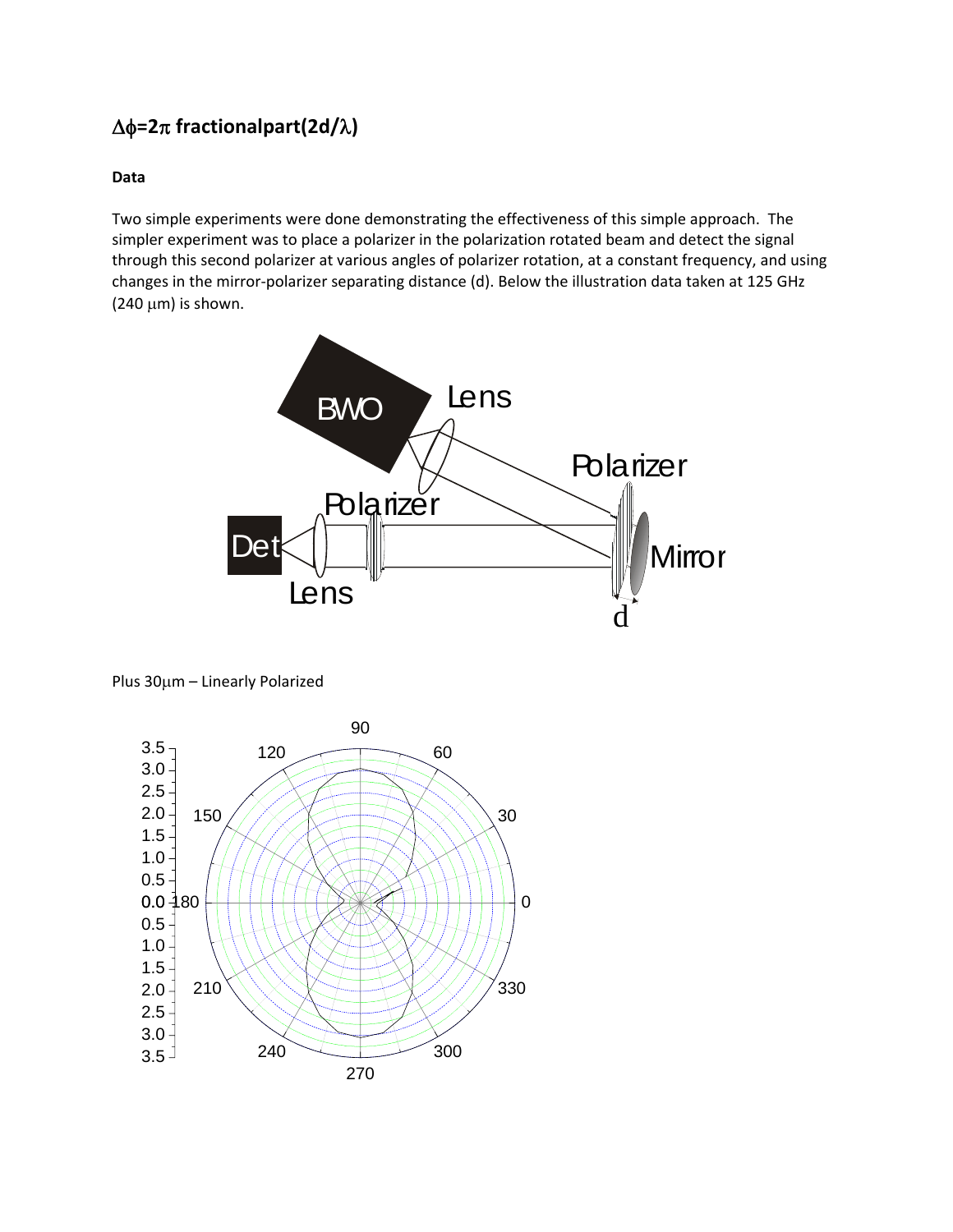Minus 30μm – Linearly Polarized



Close to circular polarized